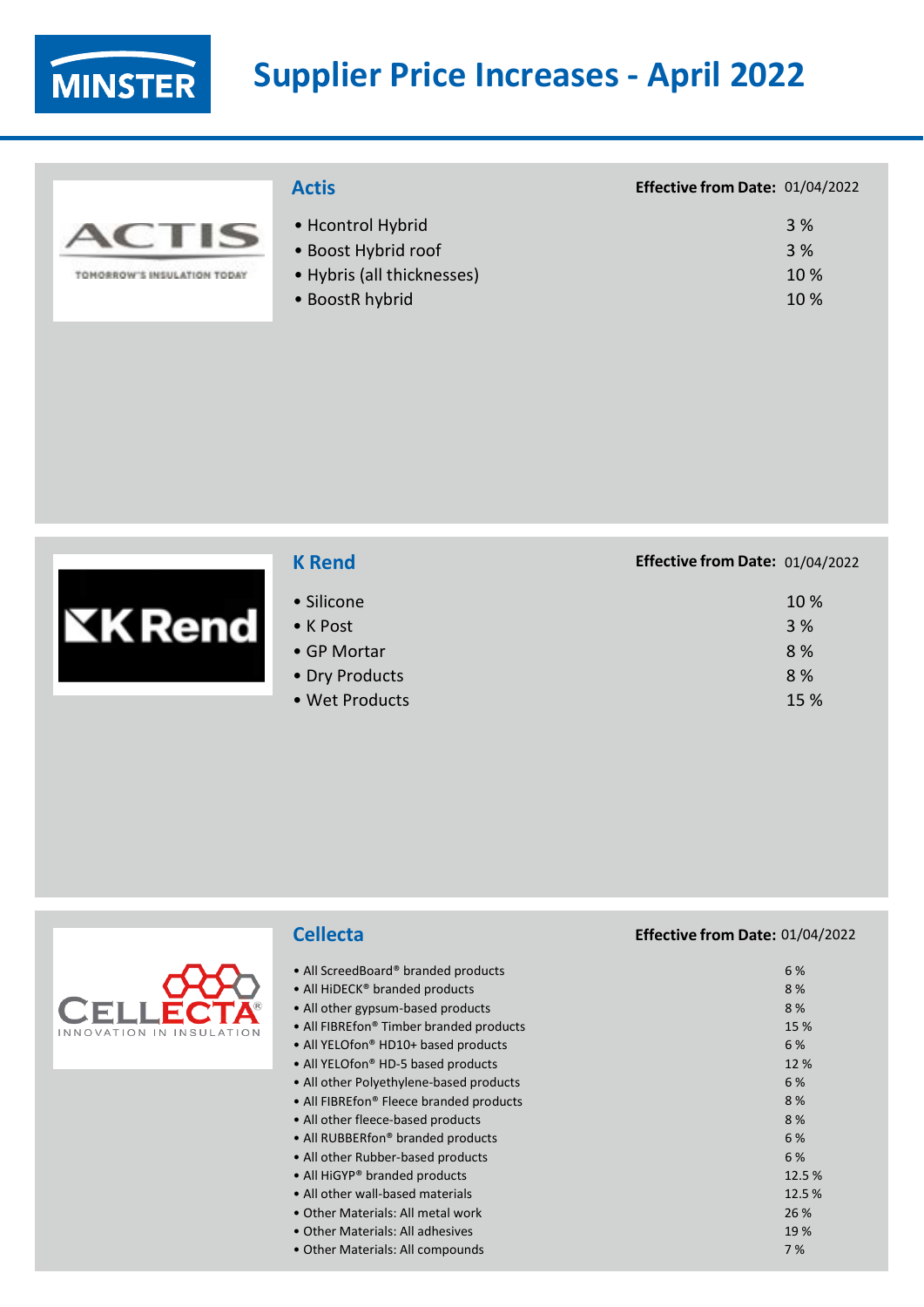

# **Supplier Price Increases - April 2022**

|                                | <b>Celotex</b>                    | Effective from Date: 01/04/2022 |
|--------------------------------|-----------------------------------|---------------------------------|
| <b>Celotex</b><br>SAINT-GOBAIN | • All products (energy surcharge) | 8%                              |
|                                |                                   |                                 |



## **Dupre Minerals**

• Micafil Vermiculite

#### **Effective from Date:** 01/04/2022

15 %



## **Jablite**

• All products

**Effective from Date:** 01/04/2022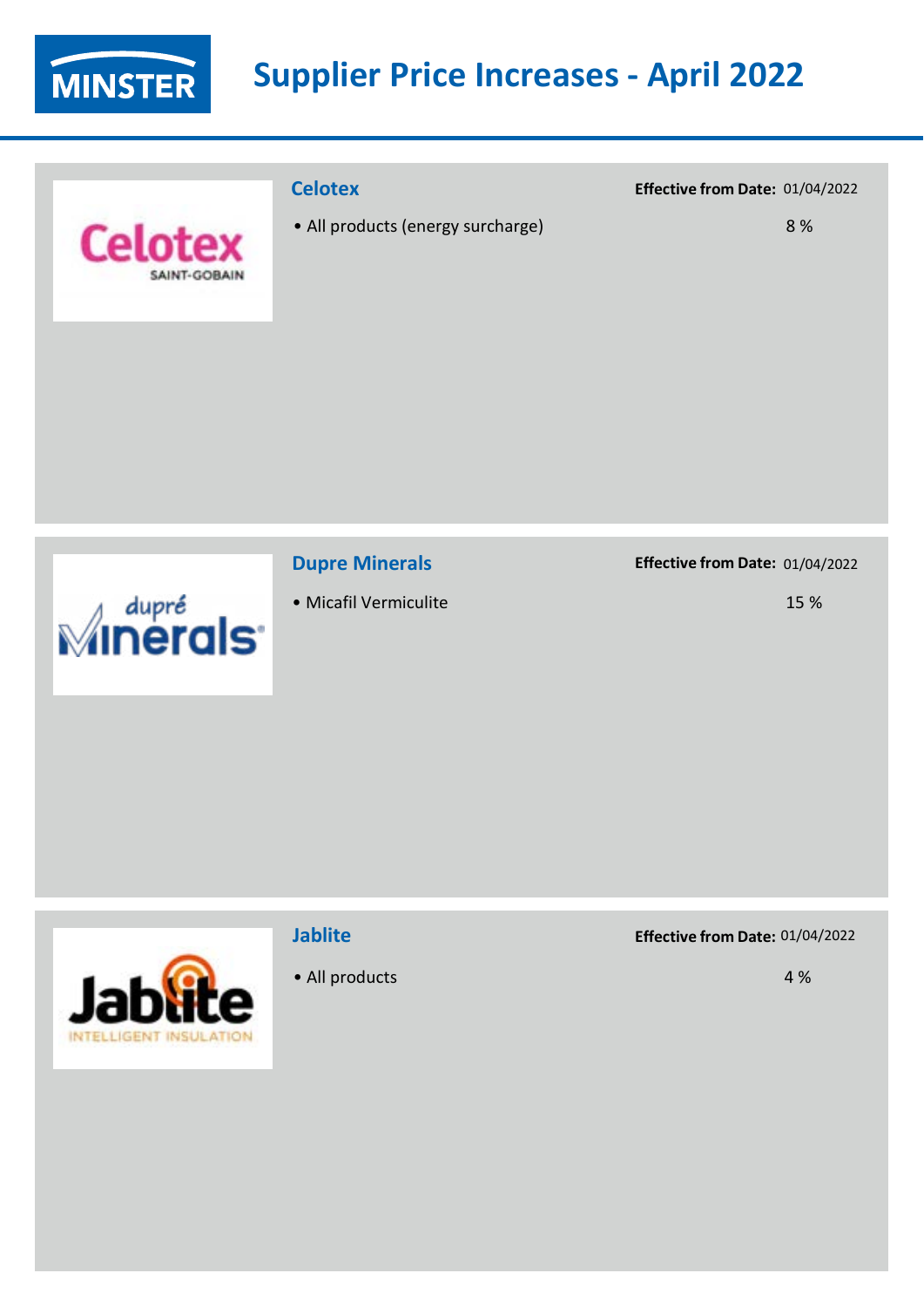

# **Supplier Price Increases - April 2022**

# FEEL<br>GOOD<br>INSIDE RECTICEL

## **Recticel**

• All products (energy surcharge)

#### **Effective from Date:** 01/04/2022

**Effective from Date:** 01/04/2022

8 %

| <b>Thermal Economics</b> |
|--------------------------|
|                          |

| • Alreflex Platinum                                 | 6.5% |
|-----------------------------------------------------|------|
| • Alreflec Fulfill                                  | 6.5% |
| • Alreflex RC Board                                 | 6.5% |
| • Alreflex Platinum Threshold Piece                 | 6.5% |
| • Thermal Economic Platinum Ground Floor Insulation | 4%   |



## **Xtratherm**

• All products (energy surcharge)

**Effective from Date:** 04/04/2022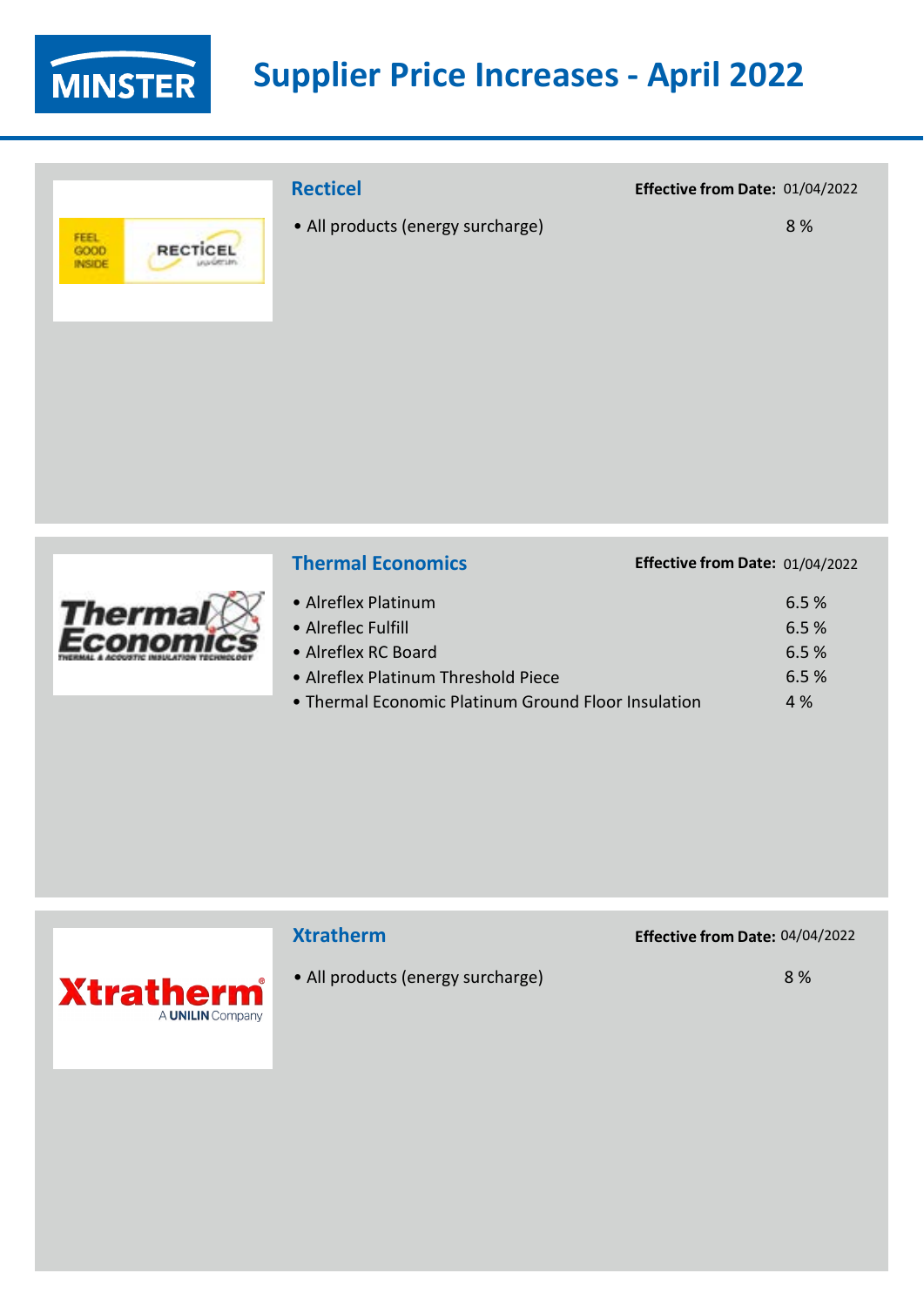

I

# **Supplier Price Increases - April 2022**

| <b>Kingspan</b>                                                                                                                                          | <b>Effective</b> |
|----------------------------------------------------------------------------------------------------------------------------------------------------------|------------------|
| • Kingspan Kooltherm <sup>®</sup> Range<br>• Nilvent <sup>®</sup> Breathable Membrane<br>• Thermabate & Kingspan Kooltherm® Cavity Closer<br>Ancillaries |                  |
|                                                                                                                                                          |                  |

|                 | <b>Rockwool</b>                                                              | Effective from Date: 11/04/2022 |
|-----------------|------------------------------------------------------------------------------|---------------------------------|
| <b>ROCKWOOL</b> | • Insulation and ancillary products<br>• HVAC products<br>• FirePro products | 10 %<br>5 %<br>5 %              |



### **SPI**

• All products

#### **Effective from Date:** 19/04/2022

**Effective from Date:** 04/04/2022

10 % 10 % 10 %